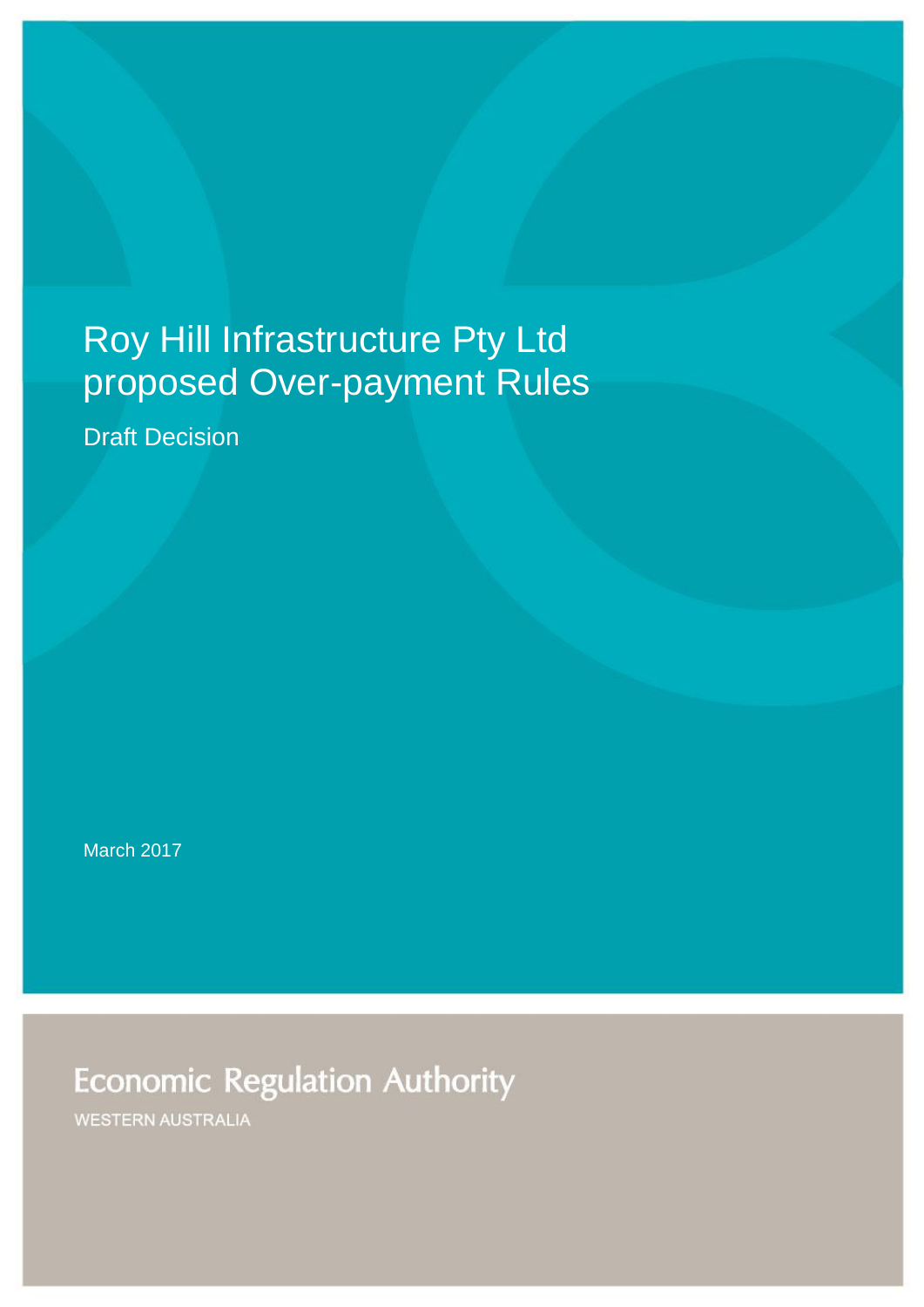### **Economic Regulation Authority**

4th Floor Albert Facey House 469 Wellington Street, Perth

#### **Mail to:**

Perth BC, PO Box 8469 PERTH WA 6849

**T:** 08 6557 7900

**F:** 08 6557 7999

**E:** records@erawa.com.au

**W:** www.erawa.com.au

National Relay Service TTY: 13 36 77 (to assist people with hearing and voice impairment)

We can deliver this report in an alternative format for those with a vision impairment.

© 2017 Economic Regulation Authority. All rights reserved. This material may be reproduced in whole or in part provided the source is acknowledged.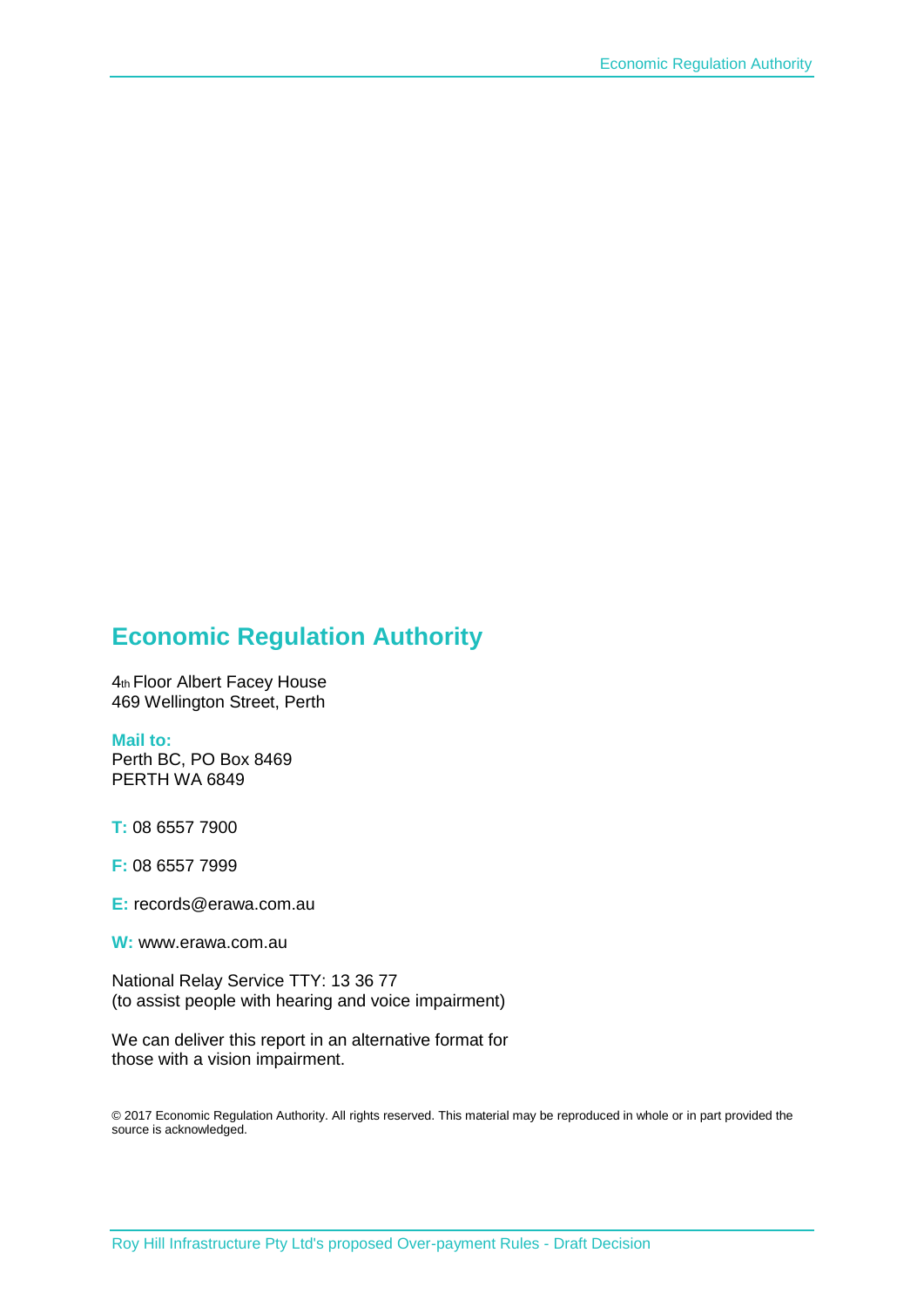## **Contents**

| Invitation to make submissions                   |    |
|--------------------------------------------------|----|
| <b>Introduction</b>                              | 2  |
| <b>Draft Decision</b>                            | 2  |
| Part 1 - Introduction                            | 3  |
| Part 2 – Basis of Over-payment Rules             | 3  |
| Part 3 – Allocation of an Over-Payment           | 6  |
| Part 4 – The Overpayment Rules                   |    |
| Part 5 – Application of the Overpayment Rules    | 10 |
| Part 6 – Compliance and Review                   | 11 |
| <b>Appendix 1 Summary of Required Amendments</b> | 12 |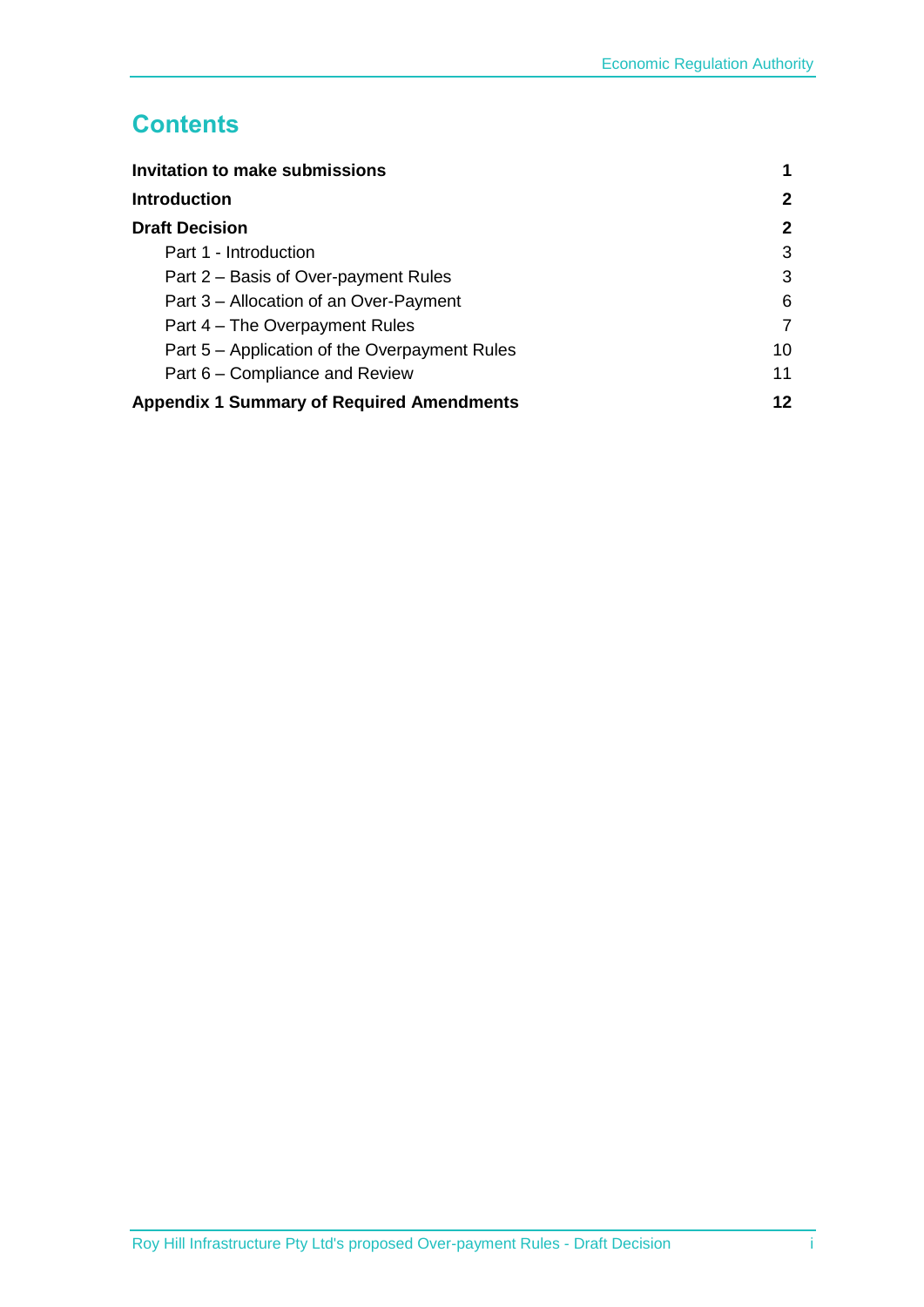## <span id="page-3-0"></span>**Invitation to make submissions**

Interested parties are invited to make submissions on the Draft Decision by 21 April 2017 via:

Online portal: <https://www.erawa.com.au/consultation> Email address: [publicsubmissions@erawa.com.au](mailto:publicsubmissions@erawa.com.au) Postal address: PO Box 8469, PERTH BC WA 6849 Office address: Level 4, Albert Facey House, 469 Wellington Street, Perth WA 6000 Fax: (08) 6557 7999

#### **CONFIDENTIALITY**

In general, all submissions from interested parties will be treated as being in the public domain and placed on the Authority's website. Where an interested party wishes to make a submission in confidence, it should clearly indicate the parts of the submission for which confidentiality is claimed, and specify in reasonable detail the basis for the claim. Any claim of confidentiality will be considered in accordance with the provisions of Section 55 of the *Economic Regulation Authority Act 2003*.

The publication of a submission on the Authority's website shall not be taken as indicating that the Authority has knowledge either actual or constructive of the contents of a particular submission and, in particular, whether the submission in whole or part contains information of a confidential nature and no duty of confidence will arise for the Authority.

**General Enquiries**  Jeremy Threlfall Ph: 08 6557 7967 [records@erawa.com.au](mailto:records@erawa.com.au)

**Media Enquiries**  Colette Baker Ph: 08 6557 7933 [communications@erawa.com.au](mailto:communications@erawa.com.au)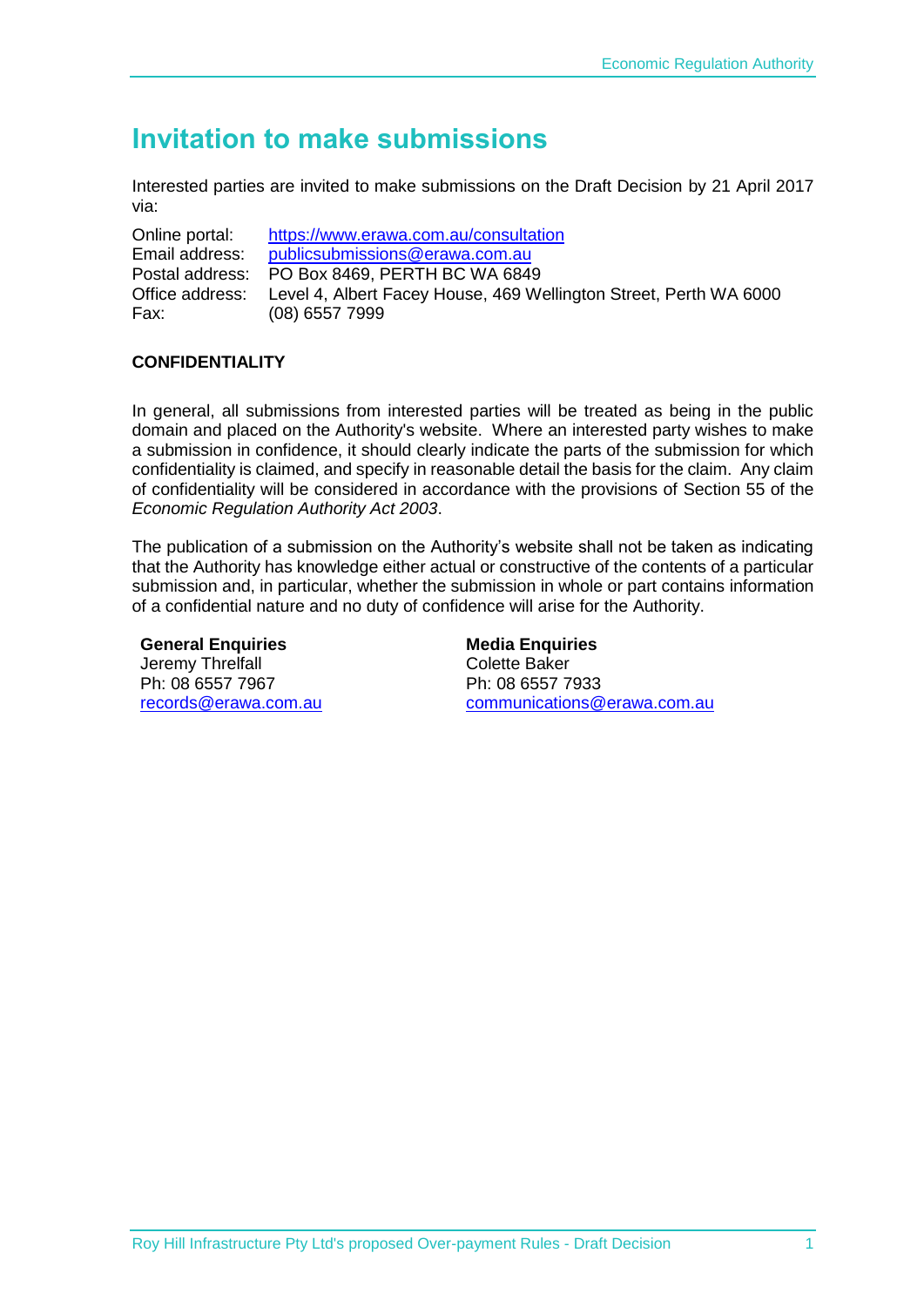## <span id="page-4-0"></span>**Introduction**

- 1. The *Railways (Access) Code 2000* (**Code**) establishes the requirement for a railway owner to prepare and submit to the Regulator (the Economic Regulation Authority (**Authority**)) a statement of the rules (**Over-payment Rules**) that are to apply where breaches of clause 8 of Schedule 4 occur on the part of the railway owner that could not reasonably be avoided. Clause 8 of Schedule 4 sets out the maximum amount of the total costs attributable to a route that the railway owner is allowed to recover.
- 2. The Code requires that the Over-payment Rules must give effect to the following basic requirements: <sup>1</sup>
	- the excess referred to in clause 8(4) of Schedule 4 in respect of an operator or group of operators must at all times be within a limit, being a percentage of the relevant costs, from time to time notified in writing to the railway owner by the Regulator;
	- at the expiry of each successive period of 3 years from the commencement of access by an operator or group of operators there must be no such excess in respect of that operator or group of operators.
- 3. Clause 8 of Schedule 4 to the Code requires, among other things, that the total of all payments to the railway owner and the revenue attributable to its own operations on the route, must not be more than the total costs attributable to the route
- 4. The Code does not contain any provisions relating to consultation associated with the Regulator's approval of Over-payment Rules. The Code also provides for amendment or replacement of the Over-payment Rules by the railway owner or the Regulator.<sup>2</sup>
- 5. On 11 October 2016, Roy Hill Infrastructure (RHI) submitted Over-payment Rules for the Authority's approval. The Authority published RHI's proposed Over-payment Rules and called for submissions on 25 October 2016.
- 6. The Pilbara Infrastructure Pty Ltd was the sole submission received and is very brief. It expresses support for all of the regulatory instruments proposed by RHI without providing specific comment on any provisions of the proposals.

## <span id="page-4-1"></span>**Draft Decision**

7. This document:

-

- Summarises each part of RHI's proposed Over-payment Rules, relates these to the relevant provisions of the Code, and compares each part with the provisions of other railway owners' approved Over-payment Rules where relevant;
- Provides the Authority's assessment of relevant issues; and
- Provides the Authority's required amendments where appropriate.

<sup>1</sup> Section 47 (2) of the *Railways (Access) Code 2000.*

<sup>2</sup> Section 47 (4) of the *Railways (Access) Code 2000.*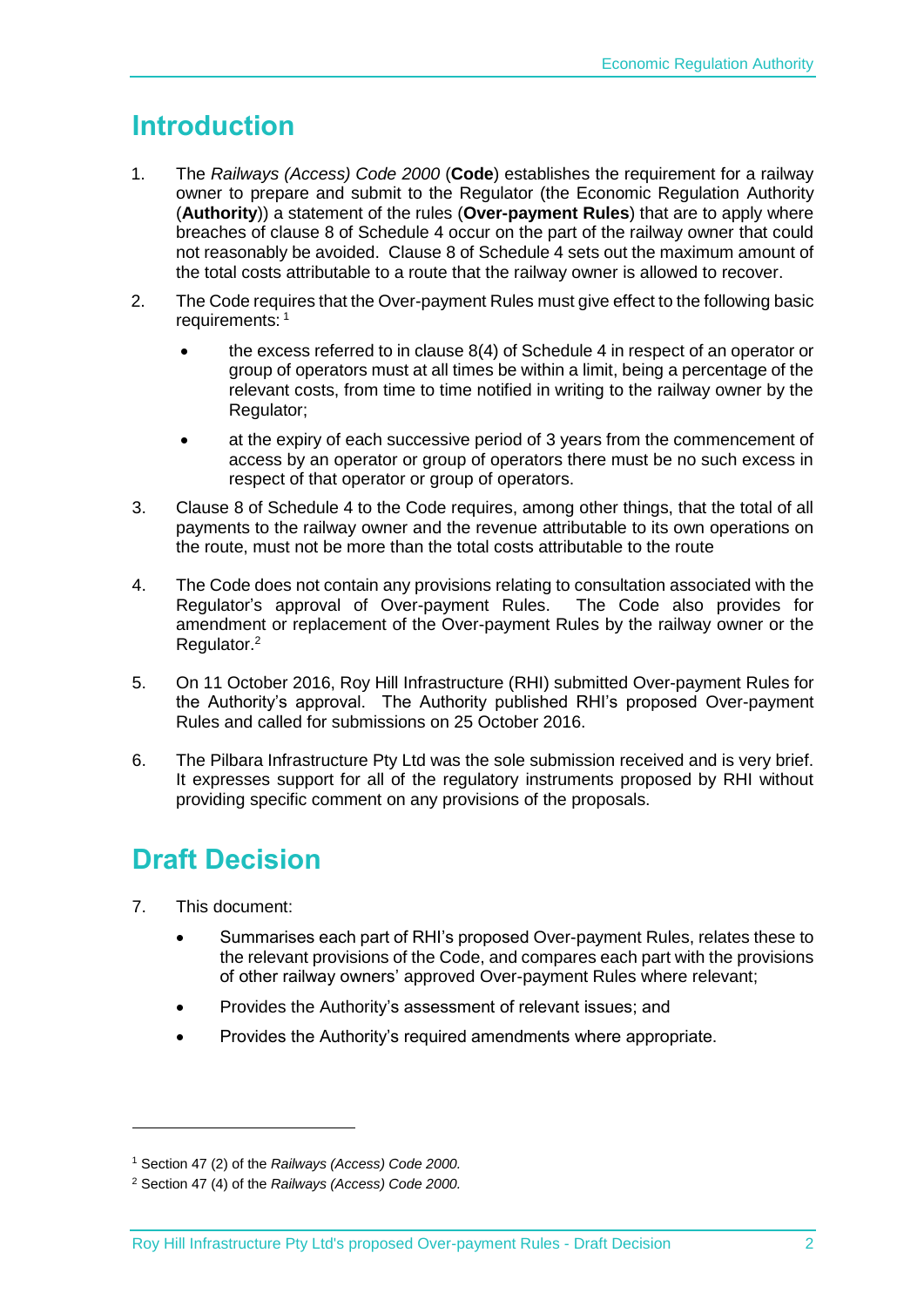## <span id="page-5-0"></span>**Part 1 - Introduction**

- 8. Part 1 of the proposed Over-payment Rules acknowledges that RHI is required, in accordance with section 47 of the Code, to submit Over-payment Rules to the Regulator for approval.
- 9. This part outlines the Ceiling Price Test, as described in clause 8 of Schedule 4 to the Code, and notes that this provision will not be breached where Total Revenue earned on a particular route section exceeds Total Cost if the approved Over-payment Rules are complied with.
- 10. The objectives detailed in the proposed Over-payment Rules align with the requirements as outlined in the relevant sections of the Code.
- 11. Part 1 of RHI's proposed Over-payment Rules is substantially identical to, and has the same layout as, the corresponding parts of Brookfield Rail's (**BR**) and The Pilbara Infrastructure's (**TPI**) Over-payment Rules.

#### **Authority Assessment**

12. The Authority considers that Part 1 of RHI's proposed Over-payment Rules adequately reflects the obligations of RHI in relation to the establishment of the Overpayment Rules and the basic requirements laid out in section 47 of the Code.

### <span id="page-5-1"></span>**Part 2 – Basis of Over-payment Rules**

- 13. Part 2.1 of RHI's proposed Over-payment Rules provides a definition of route and route section which is consistent with the definitions provided in the Code.
- 14. Part 2.2 acknowledges that there is a Regulatory 'ceiling' which applies to each route section, commensurate with the Total Cost for the section as determined by the Regulator under section 9 or 10 of the Code.
- 15. Part 2.3 describes the components of total revenues to RHI in respect of a route or part of a route, as shown at clause 8(3) of Schedule 4 to the Code.
- 16. Part 2.3 also states that since the Code does not provide Non-Regime Operators a legal entitlement to any refund of any Over-payment, such Over-payments will be retained by RHI unless otherwise specified in an access agreement with the Non Regime Operator.
- 17. Part 2.4 of RHI's proposed Over-payment Rules details the application of the Over-payment Rules to breaches of the Ceiling price test, as described in clause 8 of Schedule 4 to the Code.
- 18. Part 2.5 of RHI's proposed Over-payment Rules provides the basic scheme of the overpayment Rules as required by sections 47(2) and 47(2)(a) of the Code.
- 19. Part 2.6 of RHI's proposed Over-payment Rules provides for the allocation of payments across route sections.
- 20. Part 2.7 of RHI's proposed Over-payment Rules provides for the allocation of capital contributions as annualised revenue for the purposes of the Over-payment Rules.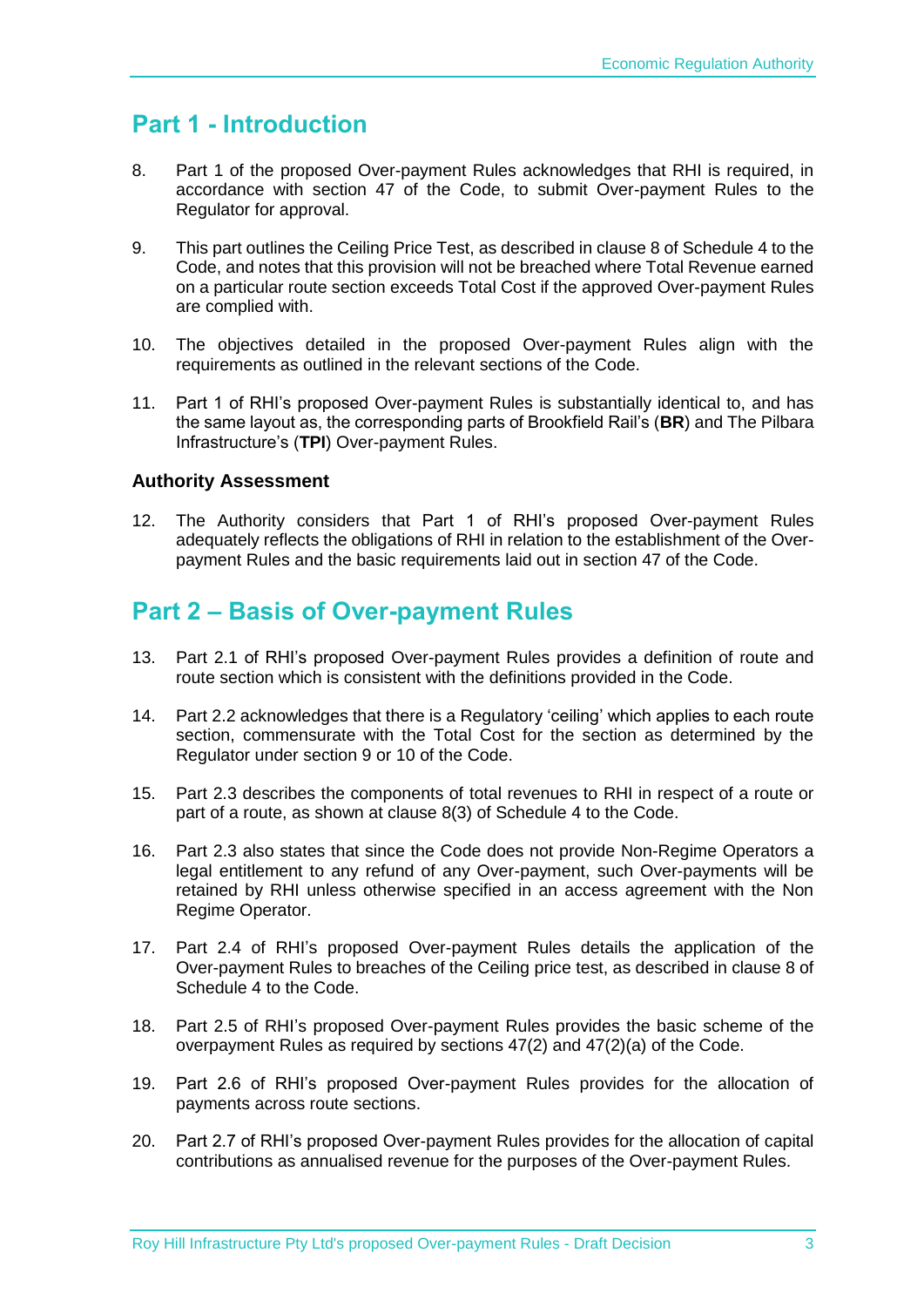#### **Authority Assessment**

1

- 21. Part 2 of RHI's proposed Over-payment Rules is identical in layout and substantially identical to the Over-payment Rules in place for BR and TPI, except for the conflation of the terms "Regime Revenue"/"Non-Regime Revenue" in RHI's proposed instrument with "Access Revenue"/"Non-Access Revenue" used in BR's and TPI's Over-payment Rules. In particular, the basic scheme of the Over-payment Rules described in Part 2.5, and the numerical example provided, is the same as approved Over-payment Rules for the other railway owners. $3$
- 22. The Code does not anticipate the allocation of payments across route sections in the manner prescribed in Part 2.6 of the proposed Over-payment Rules.<sup>4</sup> BR first proposed this method of allocating revenue and calculating over-payments to address the movement of trains across marginal and non-marginal routes of its network, and TPI proposed an identical scheme. The Authority in both cases approved the allocation method.
- 23. The use of the terms "regime" and "non-regime" in the BR and TPI Over-payment Rules appears as a way of distinguishing between payments made by operators<sup>5</sup> and by other entities in respect of the 'Ceiling Price Test' at Clause 8 of Schedule 4 to the Code. At subclause 8(3), it becomes a requirement that the sum of payments to the railway owner by (i) all operators, and (ii) all other entities, including the railway owner in respect of its own operations, must not be more than Total Costs.
- 24. The use of the terms "regime" and "non-regime" to distinguish between operations "inside and outside the Code" is not required, and does not add clarity to the proposed Over-payment Rules. Further, the Code does not define these terms.
- 25. The Code defines the term 'Operator' as an "entity to which access is provided under an access agreement". For the purposes of the Over-payment Rules, "other entities" are entities (including the railway owner in respect of its own operations) which undertake operations on the railway owner's network otherwise than under an access agreement. This distinction is not clear in Section 47 of the Code ("Over-payment Rules") but is made clear in subclause 8(3) ("Ceiling Price Test") of Schedule 4 to the Code.
- 26. In view of the clear distinction provided by the Code, and notwithstanding the approval of BR's and TPI's Over-payment Rules, the Authority considers that the use of the term "regime" and "non-regime" is redundant in RHI's proposed Over-payment Rules, and that an adequate distinction may be made between entities provided with access inside and outside the "regime" by using the Code-defined terms "operator" and "entity".
- 27. "Access" is a code-defined term and means "the use of railway infrastructure". The use of the term "access" is not confined to access under the Code, and may be applied

<sup>&</sup>lt;sup>3</sup> Except that Part 2.5(c) ascribes the 3 year period for netting out "overs and unders" to an "ERA determination", whereas the 3 year period is prescribed in Section 47(2)(b) of the Code.

<sup>4</sup> The Code defines a 'route' as including part of a route, and a 'route section' as the sections of a railway network into which the network is divided for management and costing purposes. In practice, it is evident that proposals may be made for access to parts of a route which are not complete route sections.

<sup>5</sup> Operators defined in the Code as "an entity to which access is provided under an access agreement".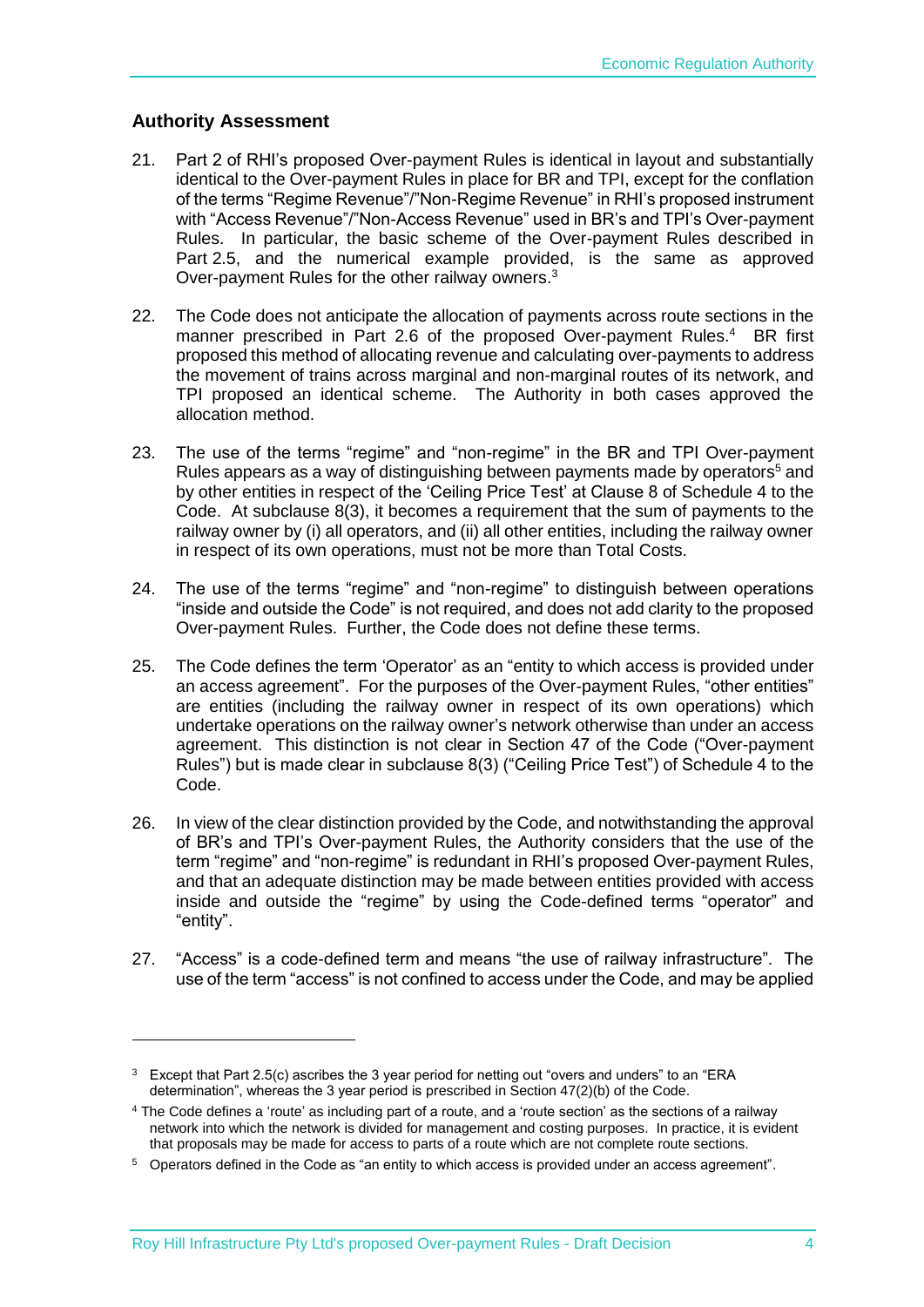to use of the railway infrastructure by operators, or by entities who have negotiated access outside the Code. 6

- 28. The terms "access" and "non-access" appear in other railway owners' Over-payment rules. BR first proposed the use of these terms to allow for consideration of capital contributions made by operators as part of access agreements, and also by the government, principally by Main Roads WA for level crossings on the SW freight network.
- 29. That consideration was initially, in BR's case, a means of incorporating capital contributions in respect of a route section as annualised revenue, rather than requiring the subtraction of the capital amounts from the Gross Replacement Value of the route for the purposes of determining the total cost referred to in the Ceiling price test (clause 8 of Schedule 4 to the Code).
- 30. The Authority considers that the use of any terms which are not Code-defined should be consistent across railway owners' instruments. If RHI is to use the terms "access/non-access" to describe payments or revenue, then they should be used in a manner consistent with BR and TPI in their Over-payment Rules.
- 31. This would require an amendment, for example, to RHI's proposed Over-payment Rules at Part 2.3(a). This part is identical to the first paragraph of Part 2.3 of both BR's and TPI's Over-payment Rules, except for the use of the terms "Regime Revenue/Non-Regime Revenue" in place of "Access Revenue"/"Non-Access Revenue".
- 32. RHI's proposed Over-payment Rules should refer to clause 8(3)(b) of Schedule 4 to the Code ("The Ceiling Price Test") and the requirement that total payments to the railway owner includes revenue attributable to its own operations on the route.
- 33. Revenue which the owner's accounts and records show as being attributable to its own operations on the route may be regime or non-regime revenue, depending on whether those operations are subject to an access agreement, or under an out-of-Code contract.
- 34. It is appropriate for the Over-payment Rules to state that any entity with access negotiated outside the Code is not entitled to a refund of over-payments. However, the Over-payment Rules must not include statements regarding the treatment of over-payments to entities with contracts negotiated outside the Code. This is because section 4A(1)(c) of the Code makes it clear that nothing in the Code (including the Over-payment Rules) is to be taken into account in determining the rights of entities who have negotiated access otherwise than under the Code.
- 35. Part 2.5(c) ascribes the 3 year period for netting out of "overs and unders" to a "determination of the ERA", whereas the 3 year period is prescribed in Section 47(2)(b) of the Code.

-

 $6$  The term "access agreement" however, is a Code-defined term which means "an agreement in writing under this Code between the railway owner and an entity for access by that entity" and cannot be used in conjunction with access negotiated outside the Code by entities other than operators.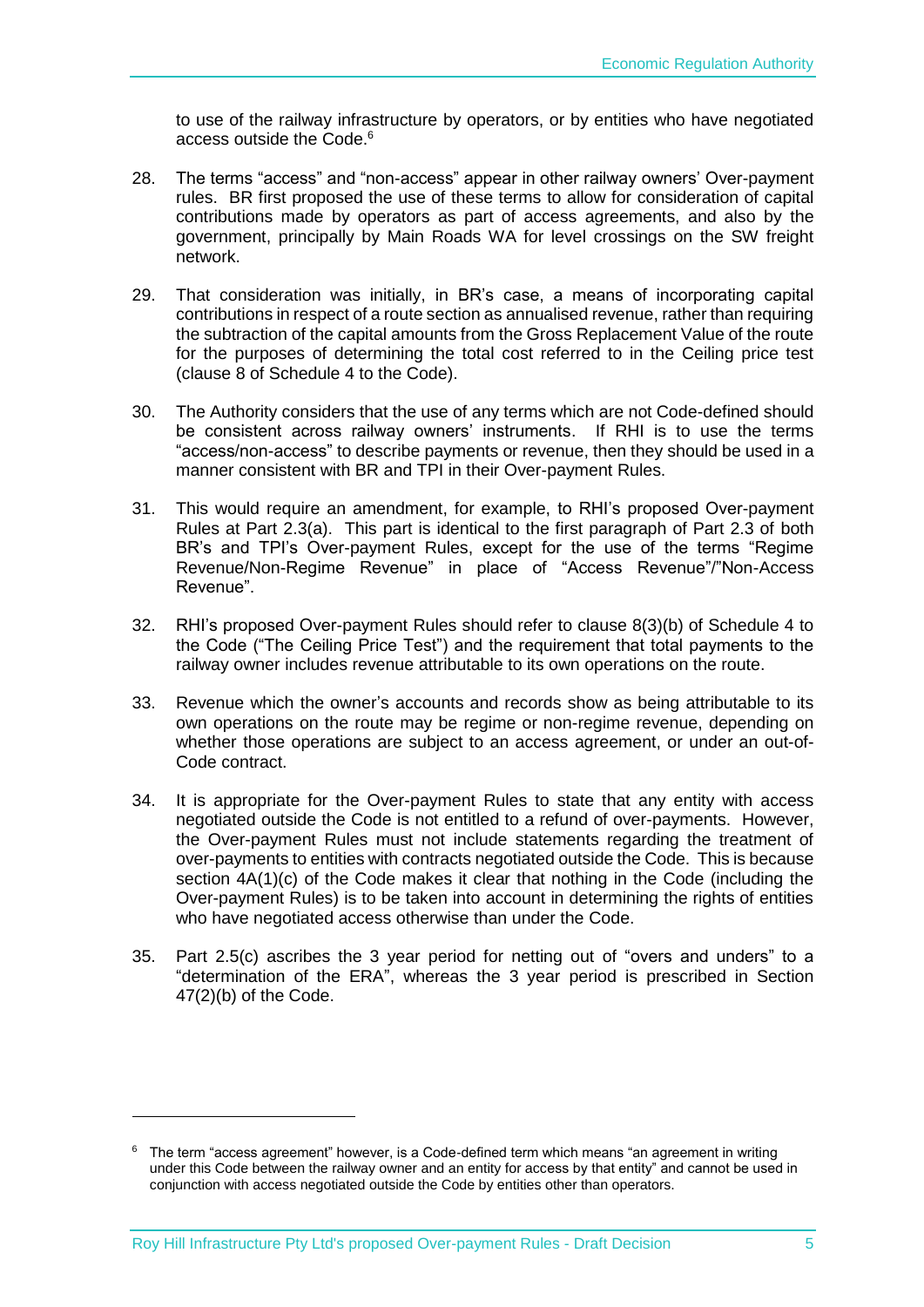<span id="page-8-2"></span><span id="page-8-1"></span>Part 2 of RHI's proposed Over-payment Rules should be amended such that:

- <span id="page-8-3"></span> The words "Regime Revenue"/"Non-Regime Revenue" are replaced with "Access Revenue"/"Non-Access Revenue" in 2.3(a) and 2.3(b).
- <span id="page-8-4"></span> The words "to Operators" and "in accordance with the ERA's approved set of Costing Principles to apply to RHI" are deleted from 2.3(b).
- <span id="page-8-5"></span>• Part 2.3(c) is replaced with "Revenue from entities who have negotiated access outside the Code, and revenues attributable to RHI's own operations on the route, will be included in evaluating RHI's compliance with the Ceiling Price Test and in assessing the extent of Over-payments under Section 47 of the Code. The Code does not provide these entities with a legal entitlement to a refund of any Over-payment".
- <span id="page-8-6"></span> The words "and if RHI has Access Agreements with Operators under the Code" is replaced with "and if Access Agreements are in place" in 2.4(c).
- <span id="page-8-7"></span>• The words "The ERA has determined that" are deleted from 2.5(c).
- <span id="page-8-8"></span>• The title of Part 2.7 be changed to "Allocation of Non-Access Revenue" and all references to "non-regime" be changed to "non-access" in that part.

### <span id="page-8-0"></span>**Part 3 – Allocation of an Over-Payment**

- 36. Part 3 of RHI's proposed Over-payment Rules describes the allocation of over-payments. Part 3(a) states that all operators are entitled to a share in over-payments refunds, which is consistent with Section 47(2a) of the Code.
- 37. Part 3(b) describes the over-payments refund due to each operator as a function of each operator's share in all operators' "regime and non-regime revenue".
- 38. The wording of Part 3 of RHI's proposed Over-payment Rules is identical to Part 2.8 of TPI's Over-payment Rules and substantially identical to Part 2.8 of BR's Overpayment Rules except for the use of the terms "regime/non-regime" in place of "Access/Non-Access" throughout.

#### **Authority Assessment**

- 39. In relation to Part 3(a), the term "operator" is a Code-defined term meaning an entity to which access is provided under an access agreement. It is not required that the term operator be qualified with the words "who have negotiated their access agreements inside the Code", as that qualification serves to suggest that there are operators who have agreements outside the Code, which is not appropriate.
- 40. The term "operator" is similarly qualified in the TPI and BR Over-payment Rules, and that term is applied to both operators (as defined in the Code) and to entities who have negotiated access outside the Code in those instruments.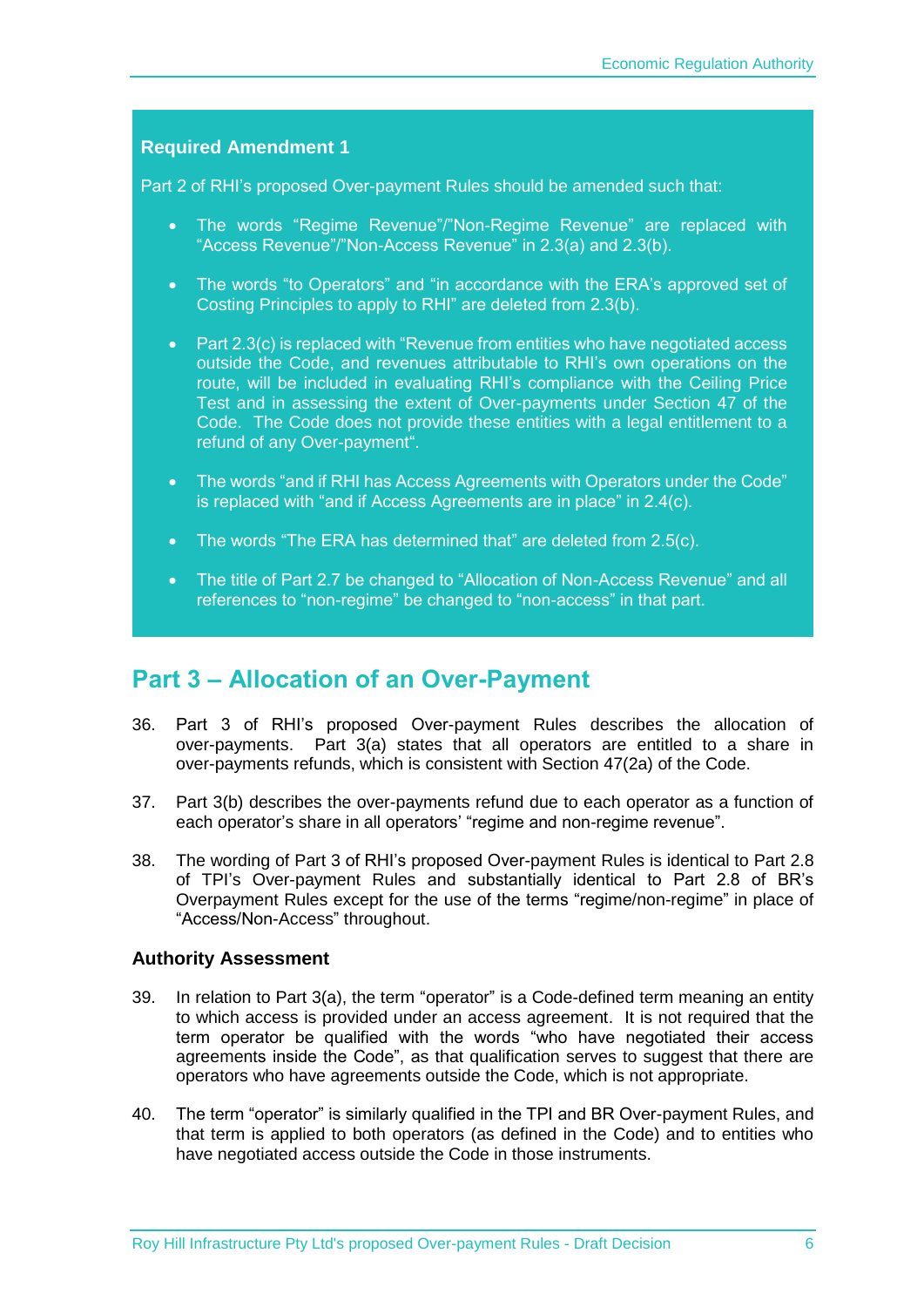- 41. Operators, as defined in the Code, are entities with access agreements, and therefore do not make "non-regime" payments to the railway owner. The use of the term "non-regime" in relation to payments made by operators is not correct.
- 42. The Authority considers that, consistent with RHI's use of the BR and TPI Over-payment Rules as a template for these sections, that the use of the terms "Access" and "Non-Access" should be consistent with the BR and TPI Over-payment Rules.

<span id="page-9-3"></span><span id="page-9-2"></span>Part 3 of RHI's proposed Over-payment Rules should be amended such that:

- <span id="page-9-4"></span>• The words "who have negotiated their access agreements inside the Code" in 3(a) are deleted
- <span id="page-9-5"></span>• The words "Regime Revenue and Non Regime revenue above the floor accumulated on a route section divided by the aggregate of all Operators' Regime Revenue and Non Regime Revenue" in 3(b) is replaced with the words "all revenues received".

### <span id="page-9-0"></span>**Part 4 – The Overpayment Rules**

- 43. Part 4 describes the proposed Over-payment Rules. Part 4 is set out and uses substantially the same text as Part 4 of BR's Over-payment Rules and Part 3 of TPI's Over-payment Rules, notwithstanding the inconsistent use of Code-defined terms in those instruments.
- 44. Part 4(a)-(d) provides for the calculation of Over-payments for route sections, the application of the Rules and the applicable time periods for administration of the Rules.
- 45. Part 4(e) nominates a 10 per cent margin as the applicable margin to apply in respect of section 47(2)(a) of the Code which is the limit, being a percentage of the relevant costs notified to the railway owner by the Regulator, below which an over-payment is considered not to have occurred in terms of the ceiling price test. $7$
- 46. Part 4(f) describes the formula proposed for allocating net over-payments to operators.
- <span id="page-9-1"></span>47. In the context of the terminology used by RHI, and based on the similarity of this Part of RHI's proposed Over-payment Rules with the corresponding parts in the BR and TPI Over-payment Rules, it is apparent that the intent of Part 4(f) is that each operator's share of the net Over-payment plus interest accrued for the route section is equal to:

1

<sup>&</sup>lt;sup>7</sup> Clause 8(4) Schedule 4 to the Code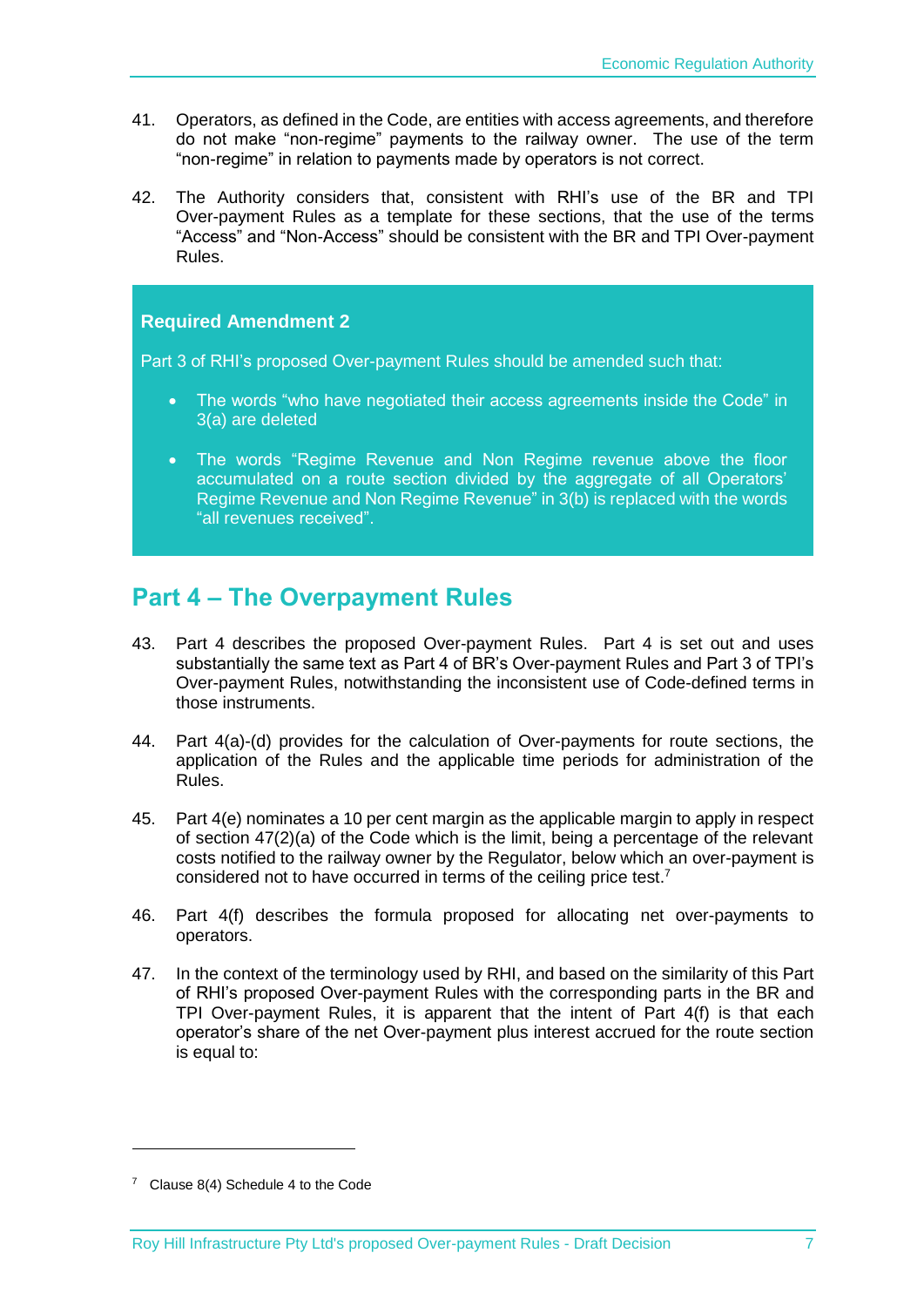The operator's (i) annual access payments above the operator's incremental cost plus (ii) annual non-access payments for the route section

÷ Total of all entities' (i) annual access payments above the total incremental cost of the combined operations on the route of all entities plus (ii) annual nonaccess payments for the route section

- 48. Part 4 includes three notes underneath the formula shown at  $4(f).$ <sup>8</sup> These notes indicate (i) that total payments include payments from both operators and entities who have negotiated access outside the Code, (ii) operators, but not entities who have negotiated access outside the Code, are eligible for a share of net over-payments, and (iii) entities who have negotiated access outside the Code may be allocated a share of net over-payments, but only if stipulated in their access contract.
- 49. Parts  $4(q)$ -(i) describe the operation of the Over-payment Rules account. These parts are identical to the corresponding parts of the BR and TPI Over-payment Rules.
- 50. Parts 4(j)-(k) allow for the Over-payment account to be credited with interest on the amount standing to the credit of the Over-payment account, and for interest to be distributed to operators on the same basis as other amounts distributed to operators. Unlike the BR and TPI Over-payment Rules, which both nominate an interest rate equal to the 10 year long term bond rate, RHI has not nominated an interest rate to apply.
- 51. Parts 4(l)-(q) excluding 4(m) describe the timeframe for distribution of over-payment shares and provisions for approval of over-payment distributions by the Authority and for auditing of the over-payment accounts.
- 52. Part 4(m) provides for the retention by RHI of any distribution of funds associated with over-payments to entities who have negotiated access outside the Code. A similar provision appears in BR's Over-payment Rules at Part 3.13, but not in TPI's Over-payment Rules.

#### **Authority Assessment**

-

- 53. It is not necessary to nominate a commencement date for the Over-payment Rules, as the commencement date will be the date of approval by the Authority.
- 54. The margin of 10 per cent nominated by RHI in Part 4(e) is appropriate, and is consistent with the margins nominated in other railway owners' Over-payment Rules. The margin is subject to variation by the Regulator from time to time.<sup>9</sup>
- 55. The qualification applied to the word Operators in 4(f) (viz., "who have negotiated their Access Agreement inside the Code") is redundant, as the Code defines all access agreements as being agreements in writing under the Code, and operators as entities to which access is provided under an access agreement.

<sup>&</sup>lt;sup>8</sup> Similar notes also appear under the corresponding formula in BR and TPI Over-payment Rules.

<sup>&</sup>lt;sup>9</sup> Section 47(2)(a) "The excess referred to in Clause 8(4) of Schedule 4 in respect of an operator or group of operators must at all times be within a limit, being a percentage of the relevant costs, from time to time notified in writing to the railway owner by the Regulator".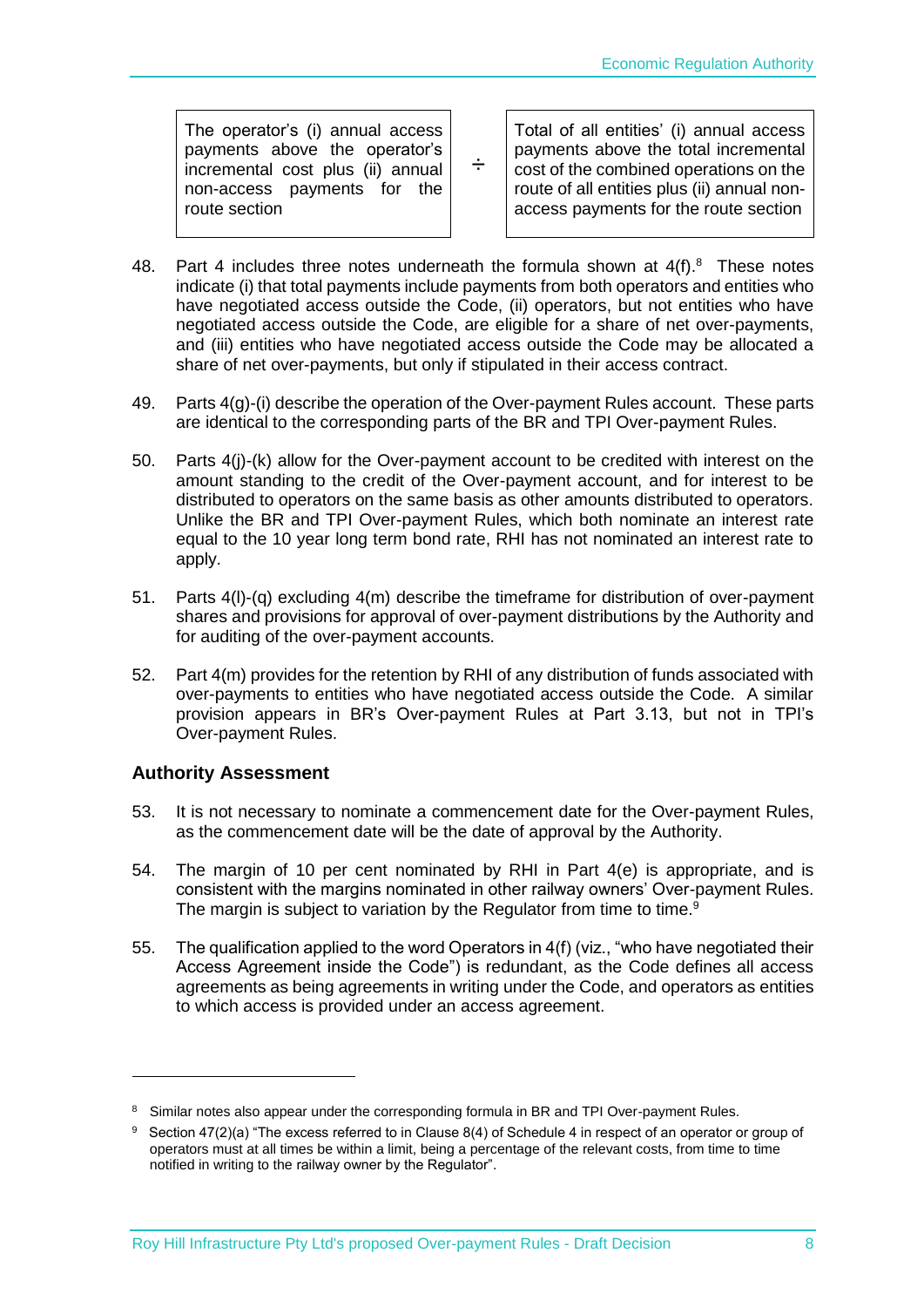- 56. The use of terminology such as "annual Regime Revenue above the Floor Price by each Operator" in 4(f) is not consistent with the Code, and is confusing. Terminology consistent with established practice and with the Code would include references to (1) access and non-access<sup>10</sup> payments by each operator and by all entities who have negotiated access, and (2) incremental costs associated with each operator's operations, and (3) the total of the incremental costs resulting from the combined operations on the route of all operators and other entities and the railway owner.<sup>11</sup>
- 57. The notes appearing under the formula shown in 4(f) are redundant, or are stated elsewhere or refer to access negotiated outside the Code, to which none of the provisions of the Code (including these Over-payment Rules) apply.<sup>12</sup>
- 58. RHI has not nominated an interest rate to apply to the over-payment account in respect of 4(j) and the Authority considers that an interest rate should be nominated. The 10 year long term bond rate, as nominated by both BR and TPI, is an appropriate rate.
- 59. The provisions of 4(k) reflect the formula shown in 4(f) and the assurance provided by 4(k) is therefore not required, and does not add clarity.
- 60. Part 4(m) refers to over-payment provisions in respect of access negotiated outside the Code, to which none of the provisions of the Code (including these Over-payment Rules) apply. Therefore the clause is not a required.
- 61. Parts 4(o) and 4(q) refer to Operators "with Access Agreements under the Regime" or "Access Agreements negotiated inside the Code". These qualifications are redundant, as the Code defines Operators as entities with access provided under an access agreement, and access agreement is defined in the Code as an agreement under the Code for access by that entity.

1

<sup>&</sup>lt;sup>10</sup> As established in BR's Over-payment Rules but not reflected in the provisions of the Code.

<sup>11</sup> This terminology consistent with the form of words used in clause 7(2)(b) of Schedule 4 to the Code "Floor price test".

<sup>&</sup>lt;sup>12</sup> In accordance with Section 4A of the Code.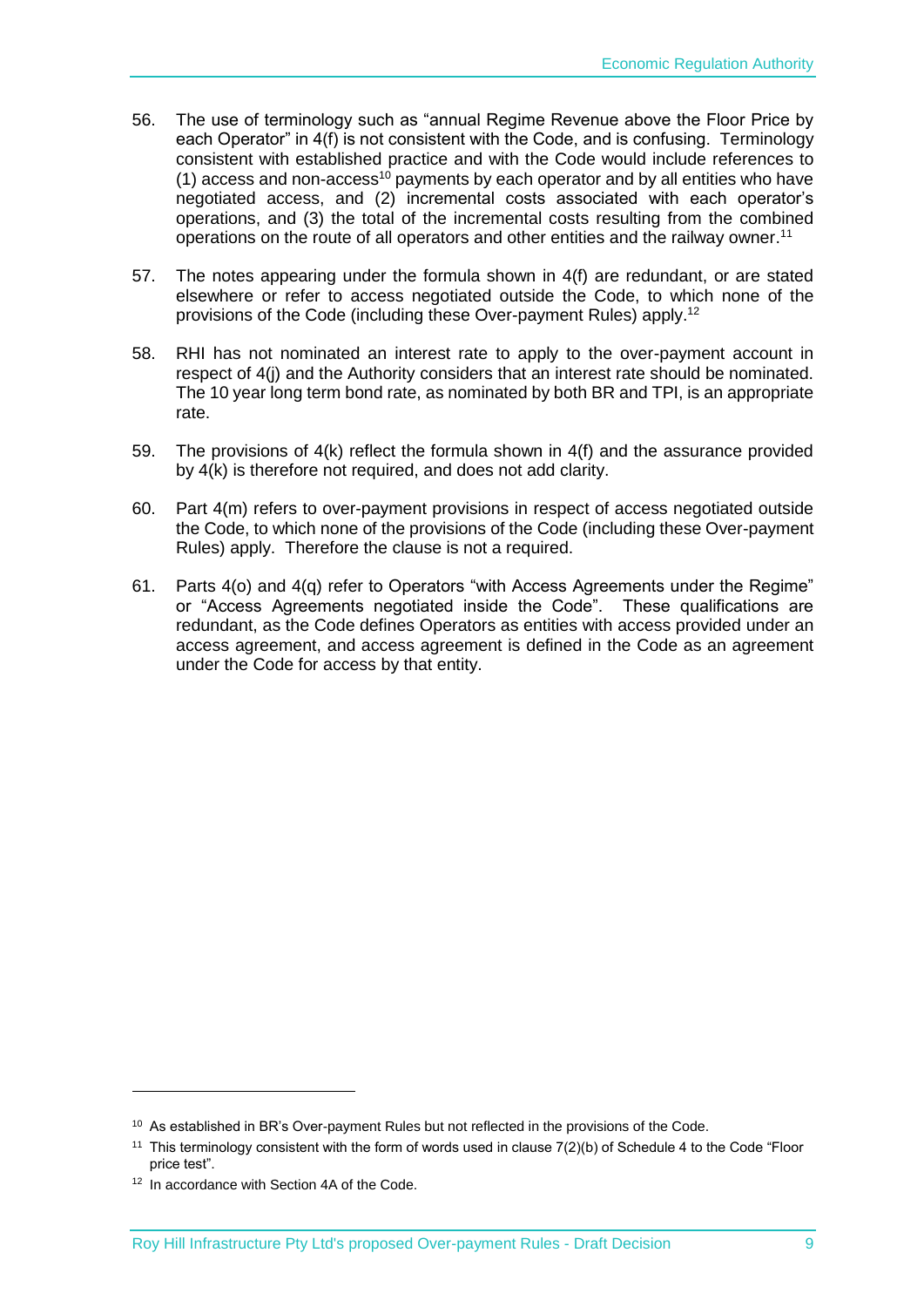<span id="page-12-2"></span><span id="page-12-1"></span>Part 4 of RHI's proposed Over-payment Rules should be amended such that:

- <span id="page-12-3"></span>• Part 4(a) is deleted
- <span id="page-12-4"></span>• The words "the 10 per cent amount" in 4(e) should be replaced with "a 10 per cent amount"
- <span id="page-12-5"></span> The words "(who have negotiated their Access Agreement inside the Code)" in 4(f) are deleted
- <span id="page-12-6"></span>• The formula shown at 4(f) is altered to reflect the wording suggested at paragrap[h 47](#page-9-1) of this draft decision, or words to that effect, if these words reflect RHI's intention
- <span id="page-12-7"></span>• The three notes appearing under the formula shown at 4(f) are deleted
- <span id="page-12-8"></span> 4(j) makes provision for an interest rate associated with the long term bond rate be applied to the over-payment account.
- <span id="page-12-9"></span> $\bullet$  4(k) and 4(m) be deleted.
- <span id="page-12-10"></span>The words "with Access Agreements under the Regime" are deleted from 4(o)
- <span id="page-12-11"></span> The words "with Access Agreements negotiated inside the Code" are deleted from  $4(q)$

## <span id="page-12-0"></span>**Part 5 – Application of the Overpayment Rules**

- 62. Part 5 of RHI's proposed Over-payment Rules provides a numerical example of the application of the Over-payment Rules. The example shows the operation of a three year "overs" and "unders" carry-over scheme, as described in Part 4 of the proposed Over-payment Rules.
- 63. The numerical example comprising this part is identical in its layout and its empirical elements to the numerical example provided by BR at Part 4 and TPI at Part 5 of their Over-payment Rules.

#### **Authority Assessment**

- 64. The Authority considers the numerical example provided by RHI in this part of its proposed Over-payment Rules is appropriate and adequately reflects the scheme of the Over-payment Rules proposed in the earlier parts of the document.
- 65. The Authority considers the reference to "Non-Regime Operator" in 5(d) is not required, as the Code defines operators as entities with access negotiated under the Code.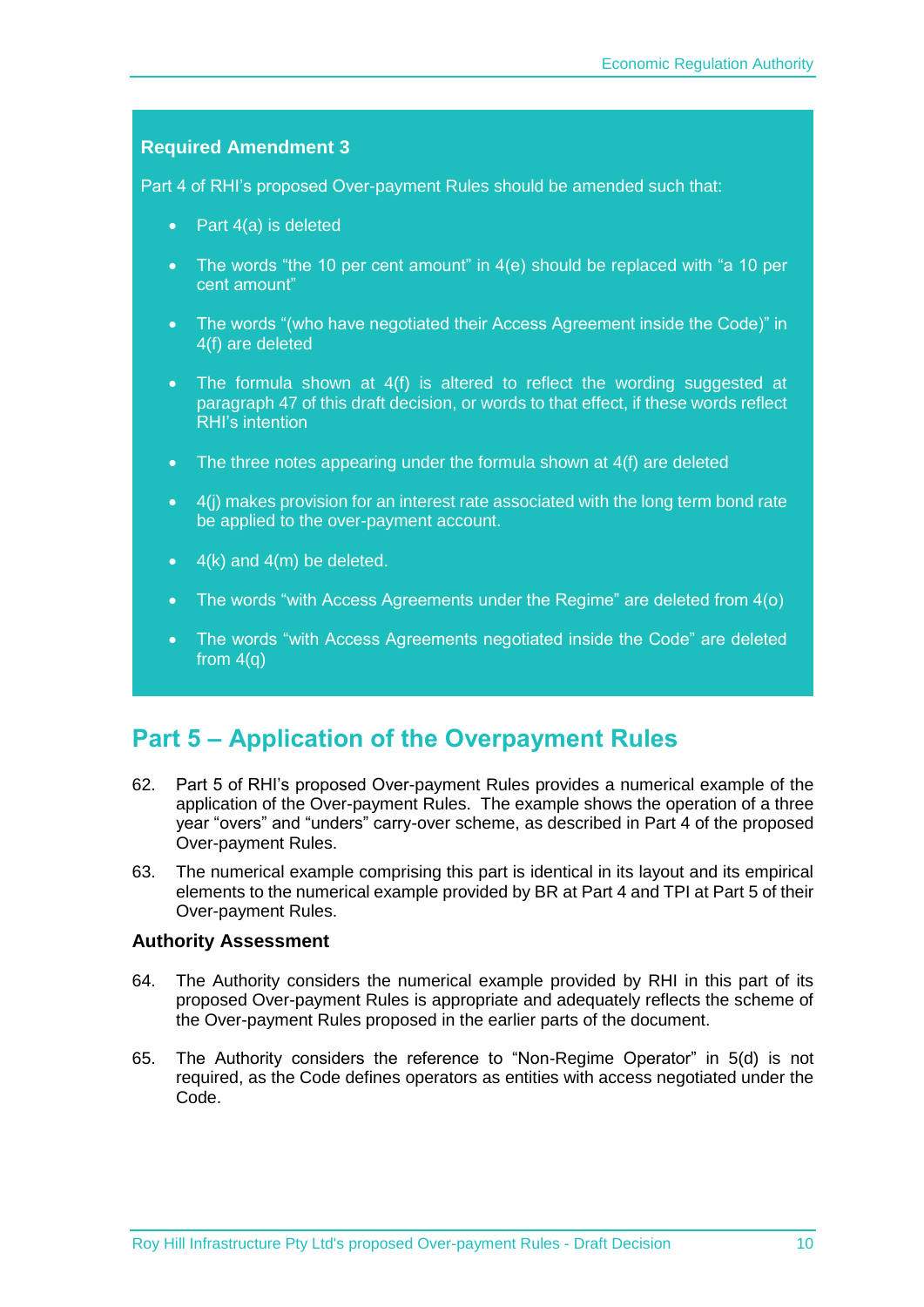<span id="page-13-2"></span><span id="page-13-1"></span>Part 5 of RHI's proposed Over-payment Rules should be amended such that the words "Non-Regime Operator" are replaced with "entity", "Regime" is replaced with "Code" and "that Route Section comprised only Non-Regime Operators" are replaced with "no access to that Route Section was provided under an access agreement" in Part 5(d).

### <span id="page-13-0"></span>**Part 6 – Compliance and Review**

- 66. Part 6 of RHI's proposed Over-payment Rules makes provision for compliance and review. Part 6(a) provides that stakeholders have the ability to express concerns to the ERA for the ERA's consideration. Part 6(b) provides that the ERA may amend the Over-payment Rules at any time, and that stakeholders may request the ERA to consider amendments. Part 6(c) provides for the ERA to commission special audits at any time to monitor RHI's compliance with its Over-payment Rules.
- 67. The three points contained in Part 6 appear also in BR's and TPI's over-payment Rules in substantially the same form.
- 68. Part 6 of RHI's proposed Over-payment Rules does not contain provisions for regular audit of the Over-payment account. Part 4(o) of RHI's Over-payment Rules provides for an annual audit of the Over-payment account. The provisions at 4(o) provide for additional assurance in relation to the credit of interest and payment of over-payment amounts at the end of each three year cycle.

#### **Authority Assessment**

69. The Authority considers the provisions of Part 6 of RHI's proposed Over-payment Rules are adequate.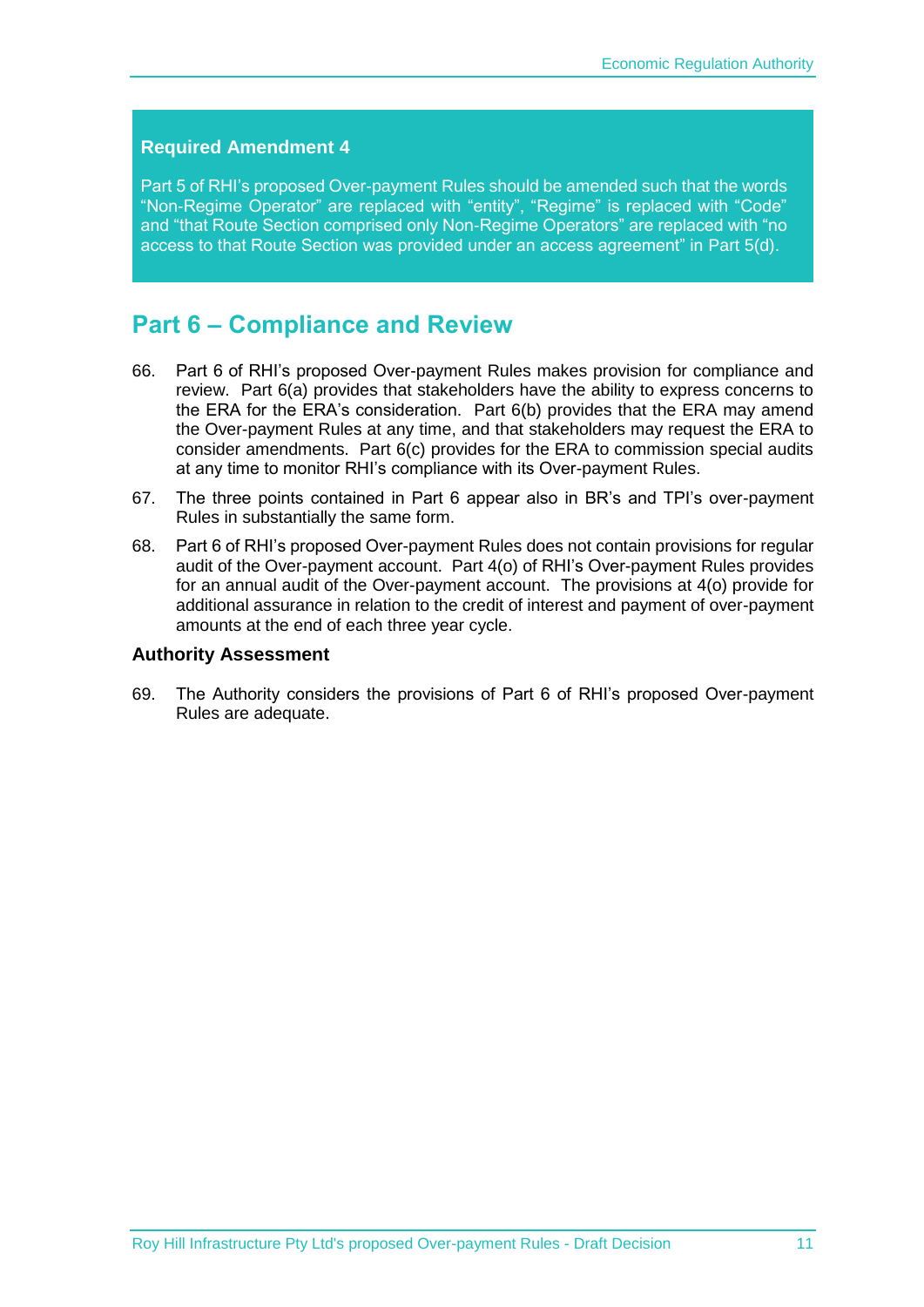## <span id="page-14-0"></span>**Appendix 1 Summary of Required Amendments**

#### **[Required Amendment 1](#page-8-1)**

[Part 2 of RHI's proposed Over-payment Rules should be amended such that:](#page-8-2)

 [The words "Regime Revenue"/"Non-Regime Revenue" are replaced with "Access](#page-8-3)  [Revenue"/"Non-Access Revenue" in 2.3\(a\) and 2.3\(b\).](#page-8-3)

 [The words "to Operators" and "in accordance with the ERA's approved set of Costing](#page-8-4)  [Principles to apply to RHI" are deleted from 2.3\(b\).](#page-8-4)

 [Part 2.3\(c\) is replaced with "Revenue from entities who have negotiated access](#page-8-5)  [outside the Code, and revenues attributable to RHI's own operations on the route, will be](#page-8-5)  [included in evaluating RHI's compliance with the Ceiling Price Test and in assessing the](#page-8-5)  [extent of Over-payments under Section 47 of the Code. The Code does not provide these](#page-8-5)  [entities with a legal entitlement to a refund of any Over-payment".](#page-8-5)

 The words "and if [RHI has Access Agreements with Operators under the Code" is](#page-8-6)  [replaced with "and if Access Agreements are in place" in 2.4\(c\).](#page-8-6)

[The words "The ERA has determined that" are deleted from 2.5\(c\).](#page-8-7)

 [The title of Part 2.7 be changed to "Allocation of Non-Access Revenue" and all](#page-8-8)  [references to "non-regime" be changed to "non-access" in that part.](#page-8-8)

#### **[Required Amendment 2](#page-9-2)**

[Part 3 of RHI's proposed Over-payment Rules should be amended such that:](#page-9-3)

 [The words "who have negotiated their access agreements inside the Code" in 3\(a\)](#page-9-4)  [are deleted](#page-9-4)

 [The words "Regime Revenue and Non Regime revenue above the floor accumulated](#page-9-5)  [on a route section divided by the aggregate of all Operators' Regime Revenue and Non](#page-9-5)  [Regime Revenue" in 3\(b\) is replaced with the words "all revenues received".](#page-9-5)

#### **[Required Amendment 3](#page-12-1)**

[Part 4 of RHI's proposed Over-payment Rules should be amended such that:](#page-12-2)

- [Part 4\(a\) is deleted](#page-12-3)
- [The words "the 10 per cent amount" in 4\(e\) should be replaced](#page-12-4) with "a 10 per cent [amount"](#page-12-4)

 [The words "\(who have negotiated their Access Agreement inside the Code\)" in 4\(f\)](#page-12-5)  [are deleted](#page-12-5)

 [The formula shown at 4\(f\) is altered to reflect the wording suggested at paragraph 48](#page-12-6)  [of this draft decision, or words to that effect, if these words reflect RHI's intention](#page-12-6)

- [The three notes appearing under the formula shown at 4\(f\) are deleted](#page-12-7)
- [4\(j\) makes provision for an interest rate associated with the long term bond rate be](#page-12-8)  [applied to the over-payment account.](#page-12-8)
- [4\(k\) and 4\(m\) be deleted.](#page-12-9)
- [The words "with Access Agreements under the Regime" are deleted from 4\(o\)](#page-12-10)

 [The words "with Access Agreements negotiated inside the Code" are deleted from](#page-12-11)   $4(q)$